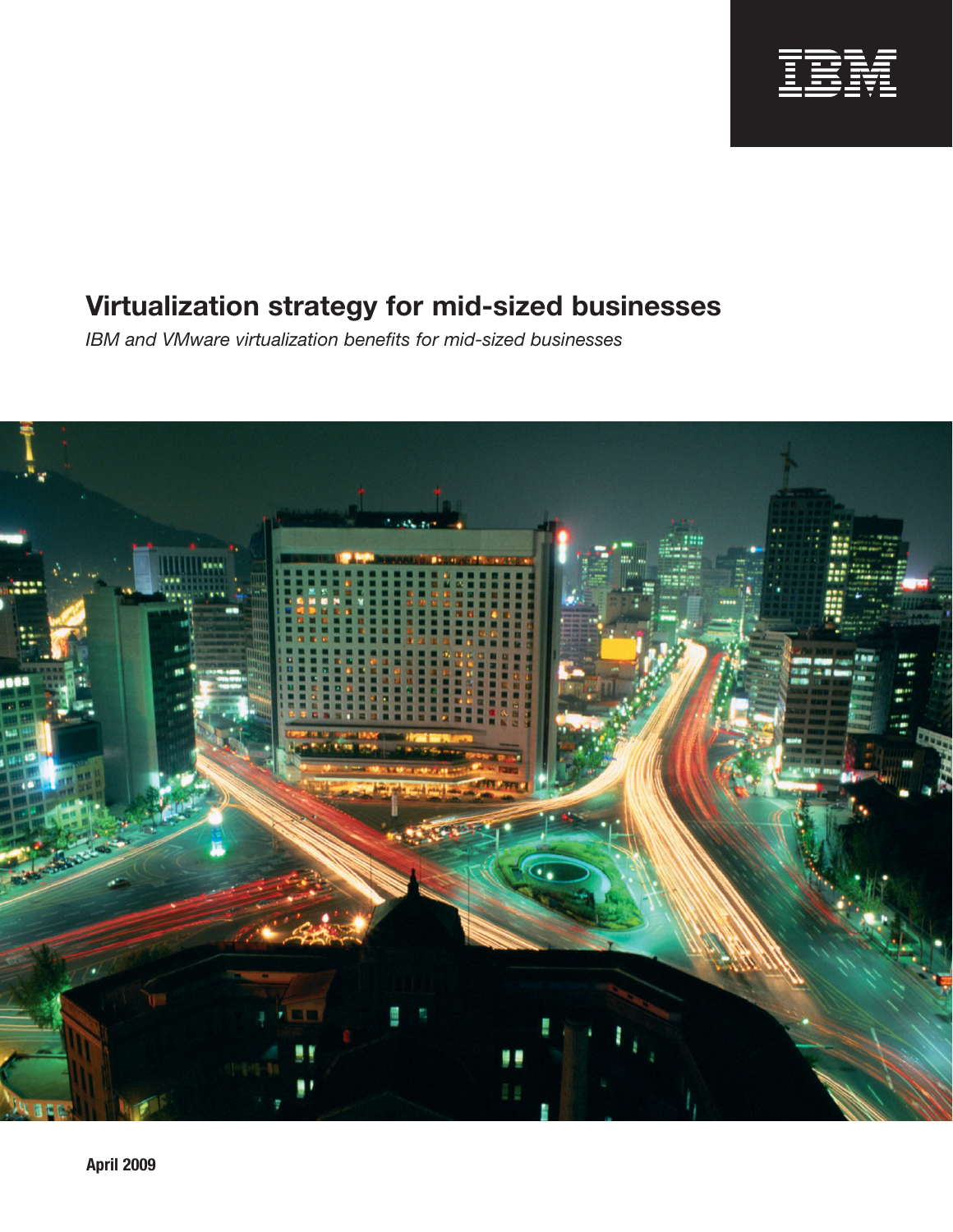

**Reduce cost, improve service and manage risk with virtualization**

Virtualization of business applications allows IT operations in companies of all sizes to reduce costs, improve IT services and manage risk. The most dramatic cost savings are the result of reducing hardware, space and energy usage, as well as the productivity gains that also lead to cost savings.

Service improvements include high availability of x86 application workloads and rapid provisioning of new services to meet the dynamic needs of the business. Virtualization can also mitigate risk to business operations. For example, when faults are detected or server load is too high, workloads can be moved out of harm's way.

This paper shows how mid-sized companies can benefit by implementing a virtualization strategy. Unique, industry-leading capabilities from IBM®, Intel® and VMware® are highlighted.

Virtualization now provides a variety of capabilities and ROI benefits for mid-sized businesses that helps them keep their competitive edge in the marketplace.

Small and medium-sized companies often struggle to cope with server sprawl, cost control, unwieldy management of the IT infrastructure and a lack of responsiveness to dynamic business requirements.

Studies indicate that approximately 20 percent of servers today are 'virtualized' and that number is projected to double over the next two years. Another study predicts the number of logical servers generated on virtualized servers will surpass the number of non-virtualized physical servers by 2010.

Virtualization began on mainframes 40 years ago and has grown on x86 servers over the past decade to the point where it's a robust, mature technology with VMware. The adoption of virtualization on x86 platforms provides four benefits to mid-sized businesses:

- Fewer, better utilized servers
- Rapid provisioning of servers
- Affordable business continuity
- Streamlined, efficient management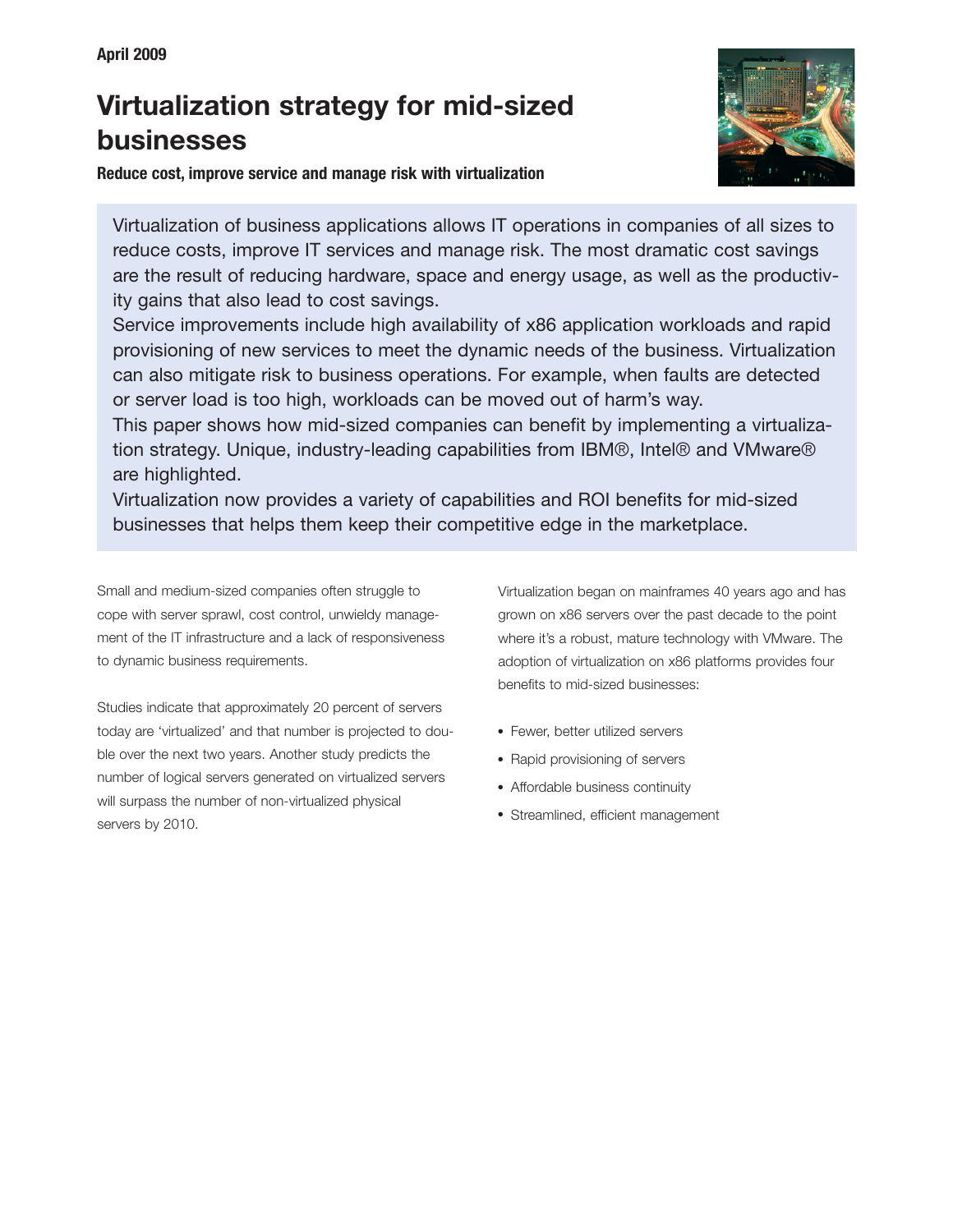By implementing virtualization on x86 platforms, each physical server can host multiple application workloads, each with its own operating system in an independent virtual machine (VM). This consolidation capability can greatly increase server utilization and ease deployment of systems.

Virtualization has become a critical IT strategy for small and mid-sized businesses. In addition to cost savings, virtualization with IBM and VMware addresses business continuity issues and allows IT managers to:

- Eliminate planned downtime, for hardware maintenance, for example
- Reduce unplanned downtime, leading to higher system availability
- Test and implement disaster recovery plans
- Protect data, including nondisruptive backup and restore processes
- Balance real-time workloads

In these challenging times, mid-sized businesses need to simplify IT infrastructure and reduce costs. Yet, with diverse storage, server and network requirements, and often with limited physical space to store and manage systems, their options can be limited by both the amount of available physical space and budget concerns. Where virtualization can offer small and mid-sized businesses significant benefits is not simply in server consolidation, but also with affordable business continuity.

IBM, Intel and VMware are simplifying the transition to virtualization for small and mid-sized businesses with a powerful, end-to-end virtualization solution: IBM BladeCenter® S chassis and BladeCenter HS22 blade and SAN storage in a single chassis—as well as high performance IBM System x3550 M2 and x3650 M2 rack servers. All feature Intel Xeon® 5500 series processors and are available with VMware ESXi embedded hypervisor.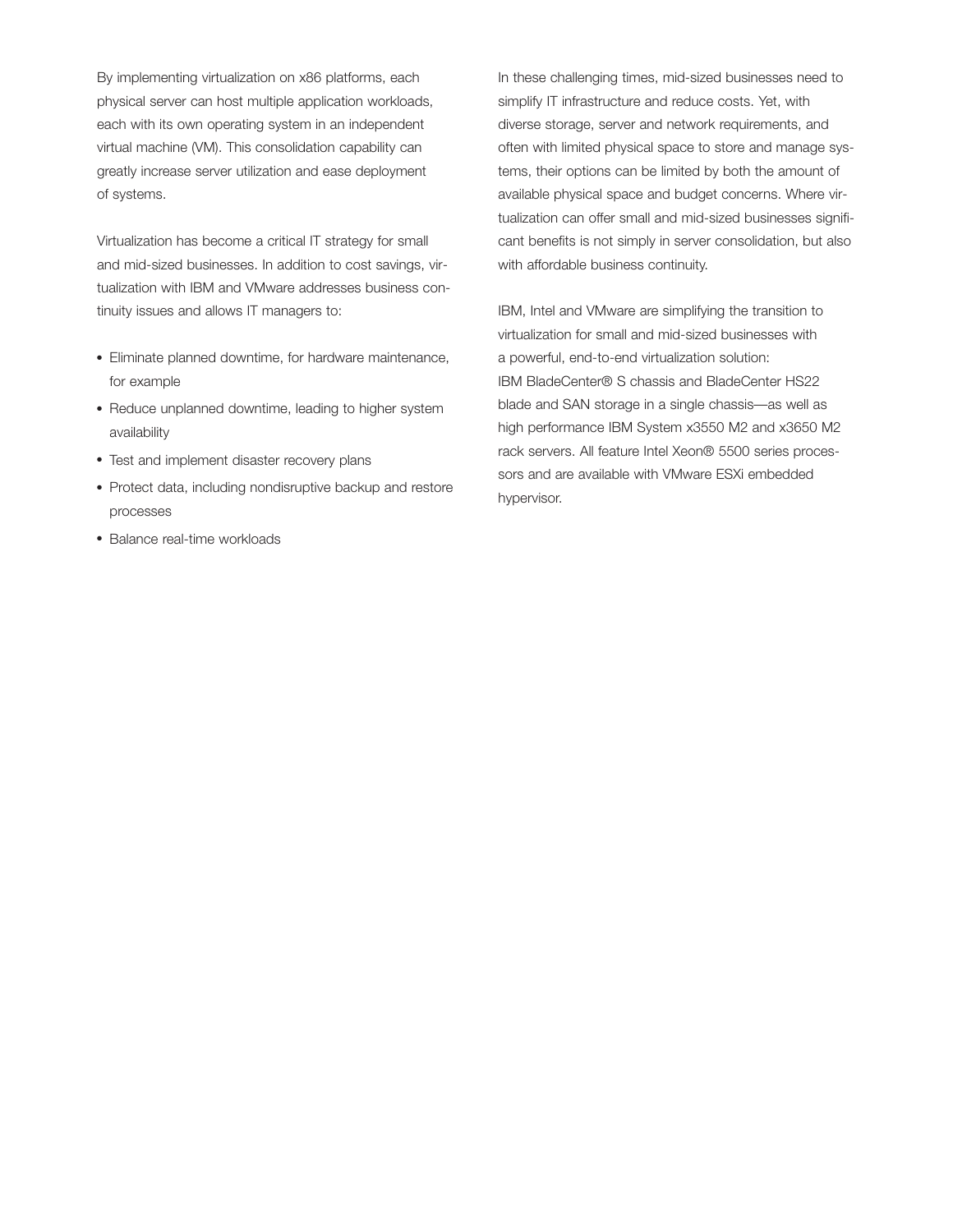

#### *What is virtualization?*

Virtualization is technology that allows application workloads to be managed independent of host hardware. Multiple applications can share a single, physical server. Workloads can be moved from one host to another without downtime. IT infrastructure can be managed as a pool of resources, rather than a collection of physical devices.

# *What is virtualization for mid-sized businesses?*

Today, a data center or computer room, regardless of the size of the organization, must be carefully planned and managed. It must provide the essential energy to power servers, cool them, and expand capacity over time without running out of room or overwhelming the power and cooling capacity.

Virtualization technology from IBM® and VMware® provides immediate benefits and better ROI to mid-sized businesses when applied to what is often a mix of different x86 servers and management systems. Virtualization is not just for large enterprises. It is a well-established technology that reduces hardware requirements, increases utilization of hardware resources, streamlines management and reduces energy consumption.

Virtualization is most often implemented on x86 servers as either operating system (OS) virtualization or hypervisor-based virtual machines. OS virtualization uses a single instance of an operating system (such as Microsoft® Windows® or Linux®) with the help of virtualization software, to host a large number of individual workloads.

The hypervisor approach is completely different. A hypervisor is code shared among the guest operating systems and the hardware. The guest operating systems can be various versions of Windows and Linux, and can be mixed and matched on the same system. (For example, Windows 2000, Windows Vista, SLES 9 with Xen, and RHEL 5 without Xen can all operate simultaneously, including standard and enterprise varieties of each, as well as both 32-bit and 64-bit implementations.)

The hypervisor ensures that each operating system instance gets its proper share of hardware resources and also that activity in one virtual machine (VM), or partition, does not impact any other partition or the overall system.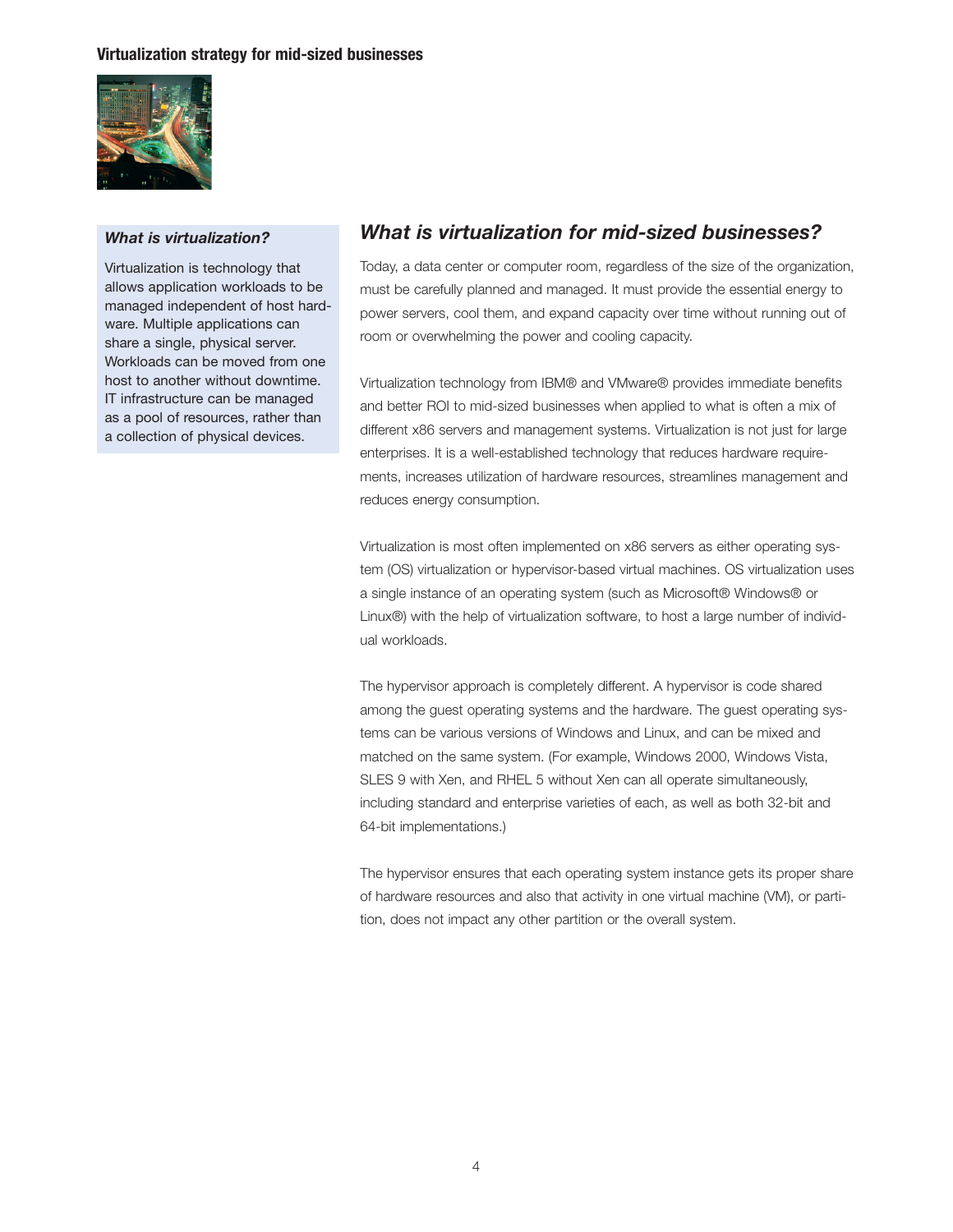## *Benefits of virtualization for mid-sized businesses*

Today, multi-core processors and large memory capacities allow uni- and dualprocessor servers, running VMware virtualization software, to host application workloads that, just a few years ago, would have required four-socket servers or larger. This intelligent sharing of computing, storage and information resources across different disciplines and departments in an organization unlocks the value of multi-core processors.

In a virtualized environment, system resources are gathered into a virtualized resource pool—and can be allocated dynamically—allowing servers and storage resources to be used more efficiently.

#### **Reduce cost and save energy**

IBM System x® and BladeCenter® servers based on the new Intel Xeon 5500 series processors, combined with IBM System Director Active Energy Manager™, deliver major advances in power instrumentation, automated energy efficiency and management flexibility for IT, contributing to lower energy costs while meeting performance demands.

Get more performance with the new two-socket IBM System x3550 M2 and x3650 M2 rack servers 30mm two-socket HS22 blade server, and the iDataPlex dx360 M2 solution, all based on the Intel Xeon 5500 series processors. Use less power with faster, lower-voltage, multi-core processors, solid-state drives, and the industry's most energy-efficient servers and blade chassis. A 25 percent power savings can be achieved with the highly efficient, Energy Star-compliant power supplies that support Intel's Demand Based Switching (DBS).

These systems can lower energy costs by automatically putting the processor and memory into the lowest possible power state to meet the current workload with minimal impact on performance. Further, by upgrading three-to-five-year-old technology, such as from the BladeCenter HS20 to the HS22, energy costs can be reduced by 90 percent.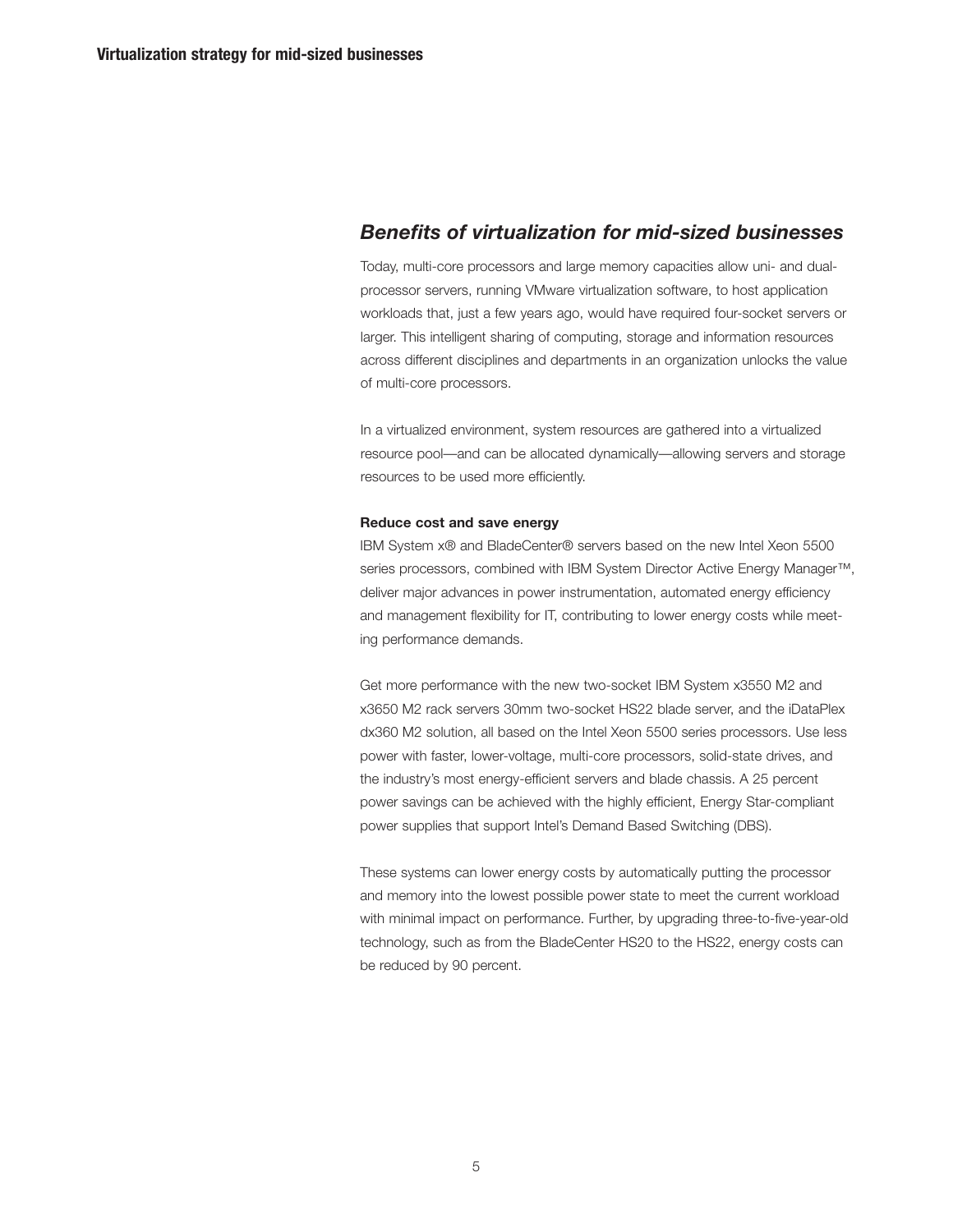

VMware vConsolidate benchmark data shows the new generation servers providing nearly double the number of virtual machines per watt versus the previous generation.

## *Add Value*

The new generation of IBM servers delivers innovation throughout the systems management stack of hardware, firmware and software. The new Integrated Management Model (IMM) includes features that help manage, monitor, troubleshoot and repair—remotely. Replacement of 20-year-old legacy BIOS with a new Unified Extensible Firmware Interface (UEFI) offers even more function, a better user interface and easier management.

"UEFI is the next generation BIOS, based on industry standards. It is a foundation for delivering many innovative features to improve manageability, security, and the installation process," said Doug Fisher, a vice president and general manager at Intel. "Intel applauds IBM's decision to adopt UEFI in the newest Intel processorbased IBM System x and BladeCenter products."

IBM Systems Director 6.1, a platform management solution, allows IBM clients to manage their entire data center—physical and virtual—efficiently, from one place and with one user interface. Systems Director can automate virtual machine relocation by using event action plans that integrate hardware monitoring with VMware VCenter.

## *Improve IT services*

With virtualization from IBM and VMware, IT services can be implemented in a much more efficient manner. Application workloads can be moved from host to host for maintenance. That means no downtime for employees, or customers using those applications. Unplanned downtime can be greatly reduced or even eliminated.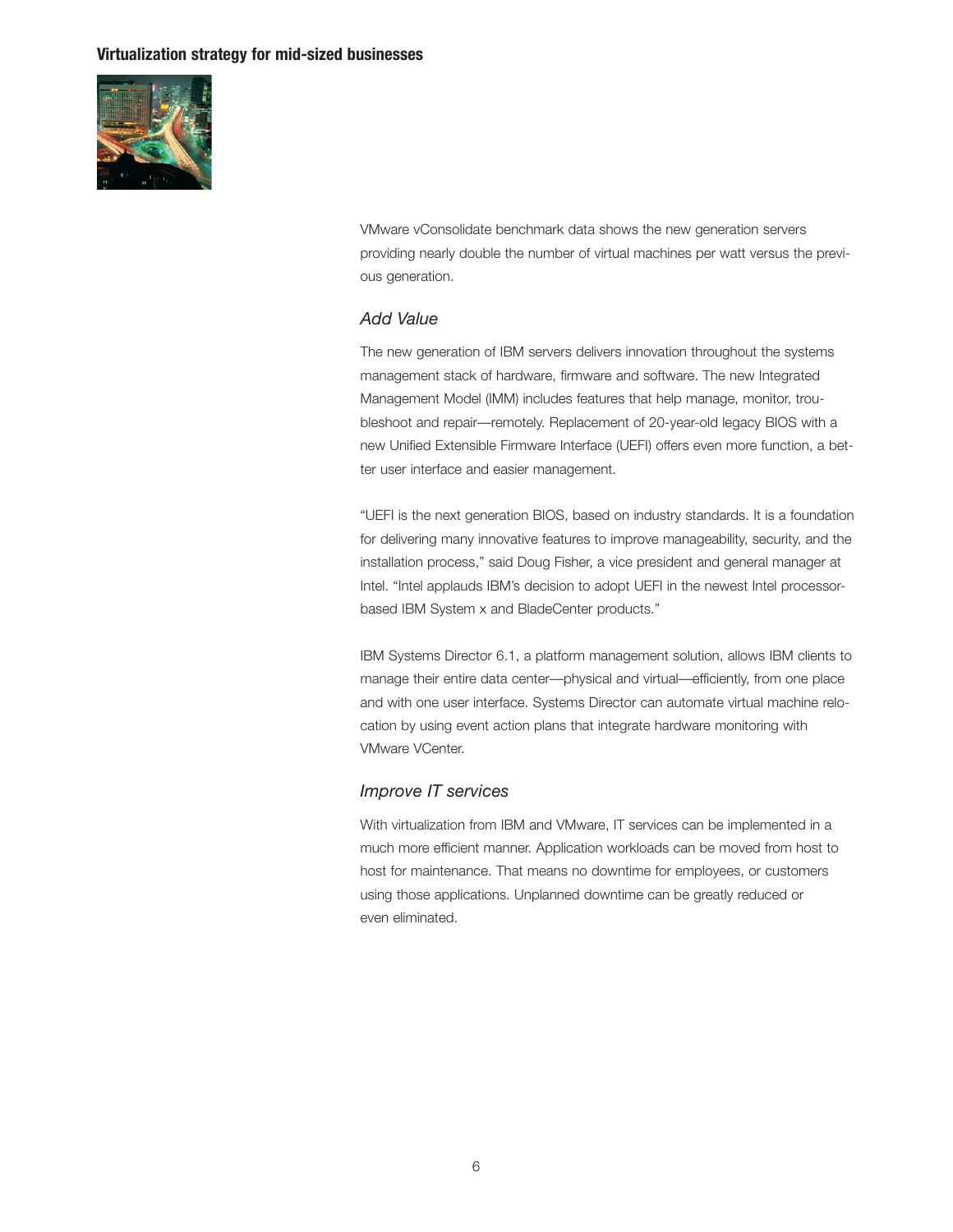*"… the cost savings and business-level benefits are so straightforward that it's really a 'no-brainer'."*

— Sam Stravato, Chief Technology Officer, AIC Ltd.

## *Flexibility*

System x and BladeCenter servers can be configured with a variety of processors, memory, storage and I/O options. Intel provides a platform approach to virtualization with technology in the processor, chipset and Intel networking devices that boost performance, enhance I/O and enable flexibility.

With Intel VT FlexMigration and VMware Enhanced VMotion, flexibility and investment protection is built in—IT managers have the ability to conduct live VM migration across multiple generations of Intel Xeon servers—providing tremendous flexibility for failover, load-balancing, disaster recovery and real-time server maintenance.

IT managers can also upgrade to future generations of Intel Xeon servers in the VM resource pool.

#### *System management*

The new generation of IBM servers features innovations throughout the systems management stack. Replacement of legacy BIOS with UEFI provides new capabilities important for virtualization.

For example, Systems Director 6.1 allows IBM clients to manage their entire data center—physical and virtual—efficiently, from one place with one interface at the click of a button, and to interoperate with VMware vCenter, including the linkage of event action plans.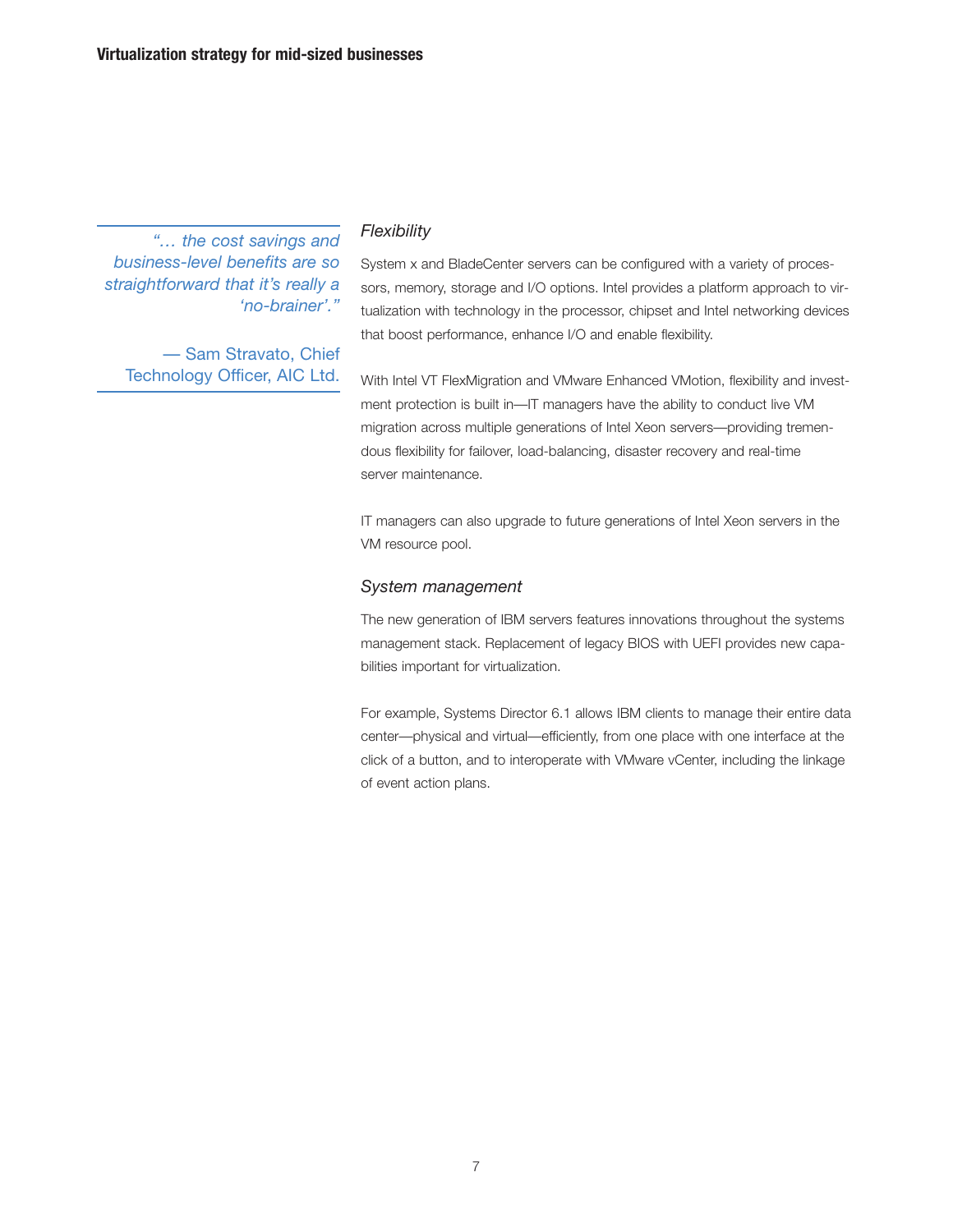

## *Risk management*

Virtualization can allow small and mid-sized businesses to implement a costeffective disaster recovery plan. Not only does virtualization ease the process of planning for continuity and recovery, it also enables effective testing of those plans—with no downtime to the applications.

# *Economics of virtualization for the midmarket*

With organizations of all size watching costs more closely than ever, what are the economics in support of virtualization?

The initial (i.e., entry) hardware cost is not the most expensive part of the investment. The majority of the expense is the *long-term cost of operating and powering* that hardware.



*Figure 1. VMware Effect. According to VMware studies, the average cost per application is reduced by 60%. The number workloads each administrator can manage increases by 200 to 300%.*

*If two servers support the same number of virtual machines, the one with better performance will be doing more aggregate work. To maximize virtualization performance, servers must have three features:*

- processing performance
- *maximum throughput*
- *sufficient memory*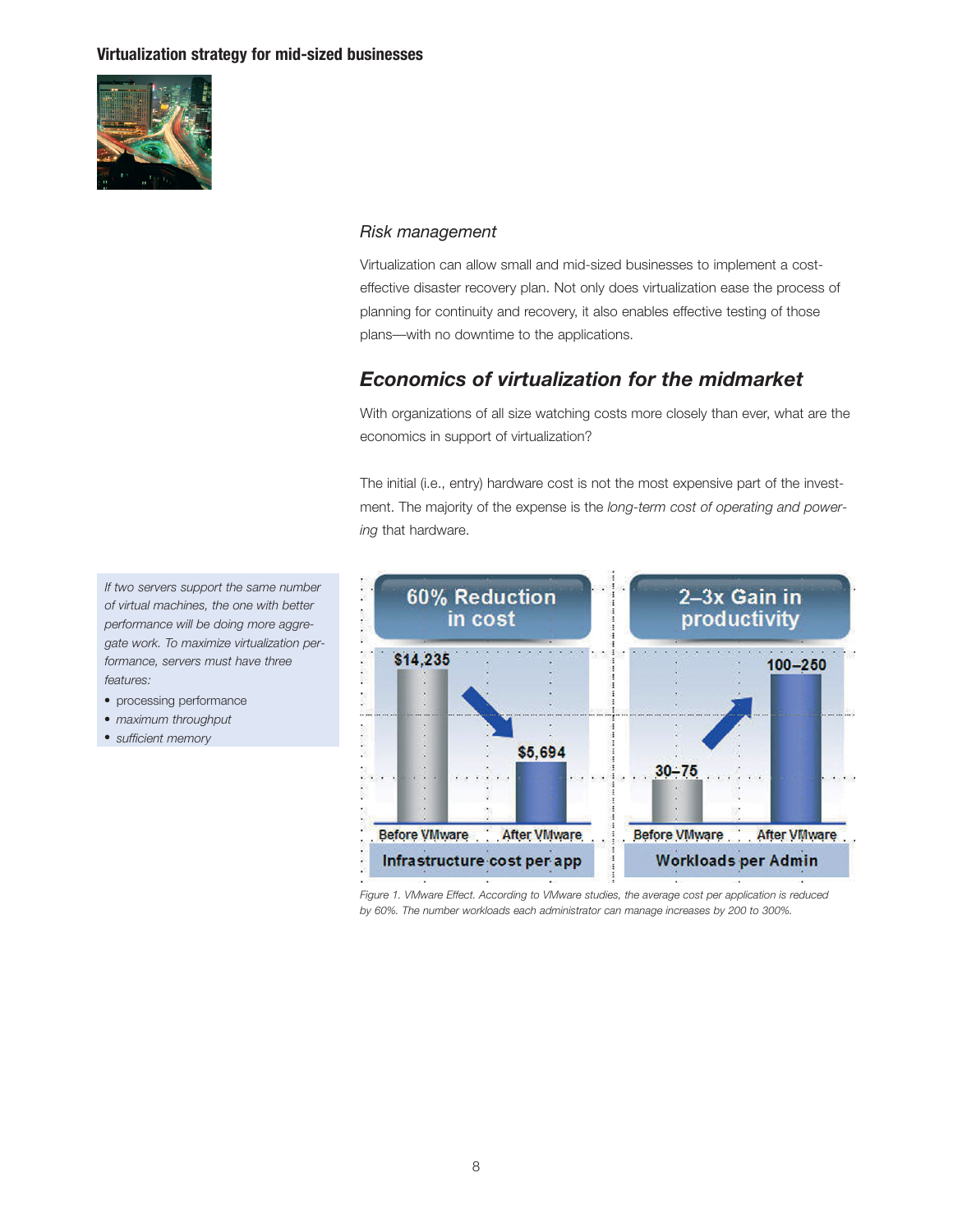97% of small and mid-sized businesses surveyed felt their VMware project met or beat expectations.



*Figure 2. Customer example. A large utility company had 1,000+ servers running a variety of applications, directly attached storage and numerous cables, racks and power cords to support the servers. By implementing a VMware Infrastructure, they dramatically simplified their IT infrastructure.*



#### **How it works:**

- ▶ BladeCenter servers host desktop VMs.
- Users access their virtual PC via thin client or PC.

#### **Results:**

- ▶ Secure company data in the data center.
- Provision desktops in minutes.
- Simplify desktop management.

*Figure 3. Virtualization to the desktop. Using VMware View, traditional thick clients or thin client devices to connect in and automatically route to a desktop machine, minimizing the security concerns about losing customer data.*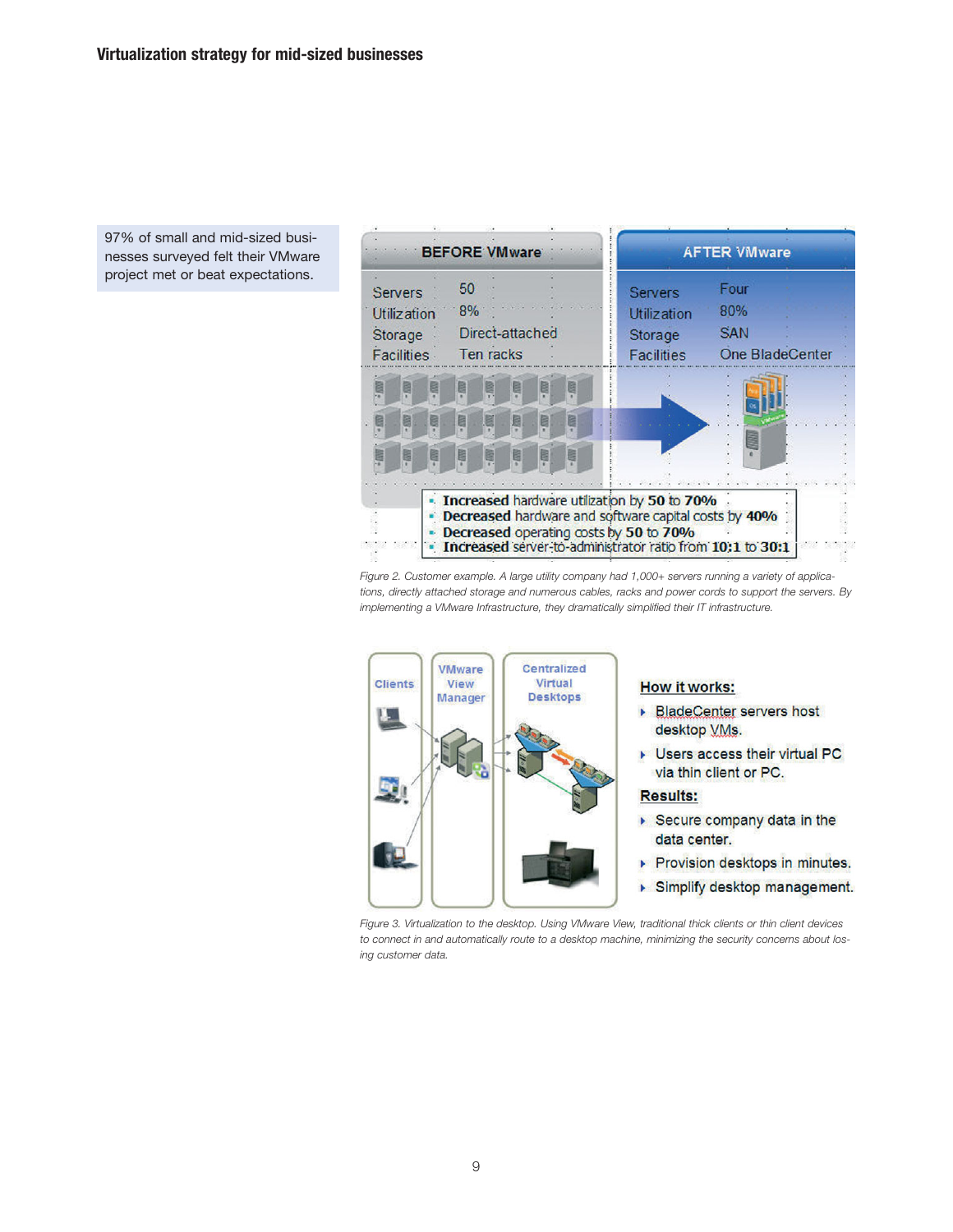

Small and mid-sized businesses that have implemented a virtualization strategy can realize a return on their investment (ROI) in less than a year. In some cases, ROI can be as short as seven months with the latest Intel Xeon 5500 series processors, when replacing single-core Intel Xeon processor-based servers.

Virtualization technology has improved dramatically—since 2004. The amount of work that once required eleven single-core servers, now requires only one server with a quad-core Xeon 5500 series processor. Based on the energy-savings alone, purchasing a new server can provide a return on investment in just two years.

Additional benefits include a new warranty, lower total cost of ownership, and a server that takes up less space, uses less energy and makes less noise.

# *Why IBM and VMware for virtualization in midsized businesses*

The IBM/Intel/VMware offering is designed to dramatically improve virtualization performance. The IBM X-Architecture™ design blueprint enables industry-proven systems that are engineered for small to very large workloads. It allows IT to consolidate an exceptionally large number of x86 server workloads onto a single machine.

With more workloads on each physical server, companies need the most reliable and resilient systems for their virtualized infrastructure. IBM System x and BladeCenter servers feature:

- Holistic monitoring with IBM Predictive Failure Analysis® alerts, to warn of component failures—even before they happen
- IBM Memory ProteXion™ that automatically re-routes data around failed DIMMs
- Operating system-independent memory mirroring
- Hot-swappable components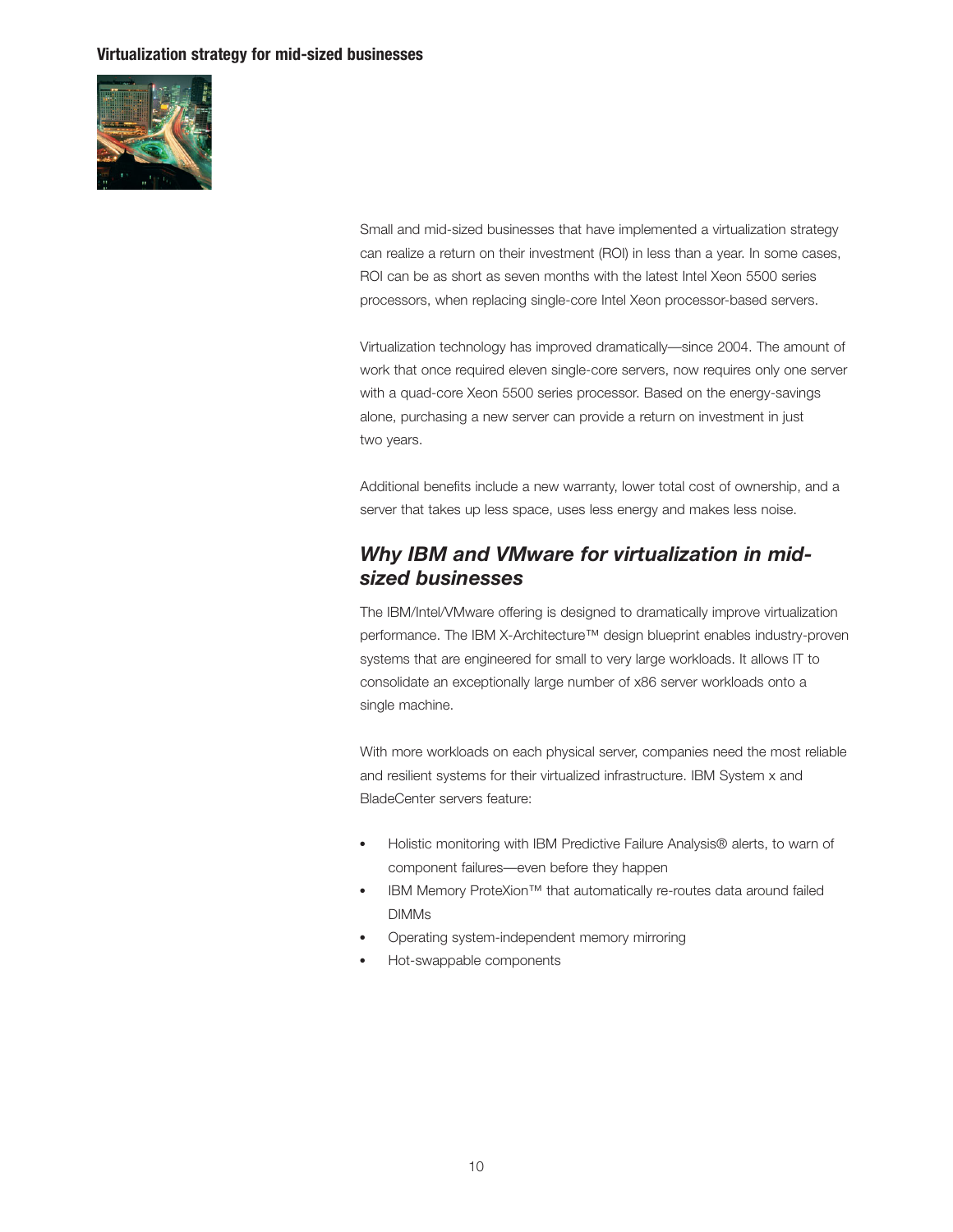VMware Infrastructure, when deployed on IBM System x and BladeCenter platforms, provides mid-sized businesses with the industry's leading virtualization software, proven in more than ten thousand joint IBM-VMware customer solutions. VMware's industry-leading virtualization and management suite provides a flexible and cost-effective development platform and an application environment with high availability.

VMware VMotion™ provides the ability to move running virtual machines between physical hosts. This capability is the foundation for benefits such as business continuity, disaster recovery, workload balancing, and even energy-savings by enabling live applications to be moved between physical servers with no service disruption. When deployed on highly resilient server platforms from IBM, clients get the most reliable infrastructure possible.

Virtualization can help you maximize the value of your IT dollars:

- Business agility in changing markets
- Computing resources to meet both current and future needs within the existing power envelope
- An IT infrastructure that is flexible and can scale with business growth
- Performance that can handle the most demanding applications
- An industry-standard platform architecture
- Intelligent management tools
- Servers with enterprise attributes—regardless of their size or form factor